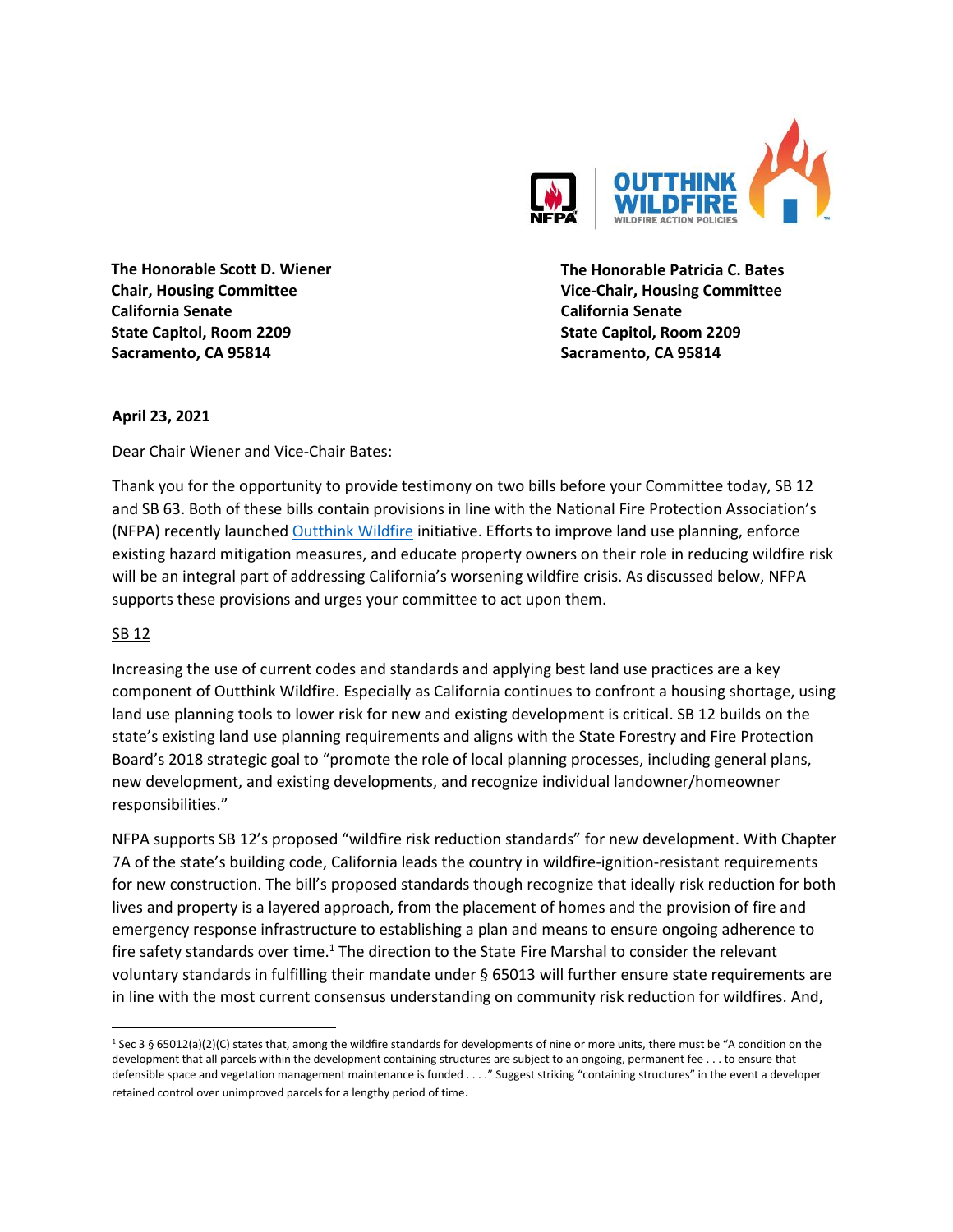enabling the State Fire Marshal to create standards for third-party inspections will promote flexibility and limit additional burden on state and local resources. Strictly requiring new developments to adhere to these standards presents the best available option for balancing housing needs with the high risk inherent in building on some California landscapes.

In addition, NFPA supports the holistic approach of SB 12 that would require local jurisdictions to include wildfire hazard areas within the land use element of their General plans and to make changes to zoning ordinances/overlays that accounts for these hazards with mitigation measures.

Finally, SB 12 also champions another key tenet of the Outthink Wildfire: all homes must be retrofitted to resist ignition. Requiring the safety elements of local General plans to include a comprehensive retrofit strategy to reduce risk of property loss will create a path and accountability for local jurisdictions to increase the level of wildfire resilience for their existing built environment. Developing the information identified in the bill—identifying and prioritizing retrofit needs, funding opportunities and financing options, and goals and milestones for securing progress—is the first step toward promoting widespread, whole-community scale hazard mitigation.

## SB 63

NFPA supports this responsive bill that offers a practical solution to educating homeowners and assessing property in wildfire prone areas and optimizing the use of Cal Fire enforcement resources. California is a leader among western states for its defensible space requirements and proactively pursuing mitigation measures for homes at risk from wildfire. Maintaining the area around the home to prevent ignition and flame spread is critical to reducing the risk of loss in a wildfire. However, with insufficient personnel to reach the hundreds of thousands of homes within Cal Fire's jurisdiction, as noted by several recent reports,<sup>2</sup> most properties go uninspected. Cal Fire greatly needs a force multiplier. SB 63's provision to develop a cadre of well-trained volunteers to assist in the non-regulatory work of assessments and education would be an effective way to reach more property owners who may be unaware of the requirements, unsure about how to bring their homes into compliance, or what additional steps to take to reduce the risk of loss in a wildfire. With the efforts of these volunteers, Cal Fire will better be able to target the agency's limited enforcement resources toward those areas that present the greatest challenge.

In addition, SB 63's direction to Cal Fire to recognize both high and moderate, as well as very high fire hazard severity zones is a step in the right direction to better understanding wildfire risk to communities in the state. Recent fires, like the one that burned the Santa Rosa community of Coffey Park, show that the very high fire hazard severity zones are not the only places at risk. NFPA supports identifying all areas of risk and expanding mitigation measures like Chapter 7A of the California Building Code accordingly.

<sup>2</sup> See, for instance: Sommer, Lauren. KQED, *Who's Checking your Neighborhood for Flammable Brush? Maybe No One*, June 10, 2019 [\(https://www.kqed.org/science/1943058/whos-checking-homes-for-flammable-brush-in-some-high-risk-areas-maybe-no-one\)](https://www.kqed.org/science/1943058/whos-checking-homes-for-flammable-brush-in-some-high-risk-areas-maybe-no-one); and Smith, Joshua Emerson. San Diego Union-Tribune, *California's not enforcing wildfire-prevention rules for homeowners, leaving tens of thousands of properties vulnerable to big blazes*, July 7, 2019 (https://www.sandiegouniontribune.com/news/environment/story/2019-06-11/californias-notenforcing-wildfire-prevention-rules-for-homeowners-leaving-tens-of-thousands-of-properties-vulnerable-to-big-blazes).